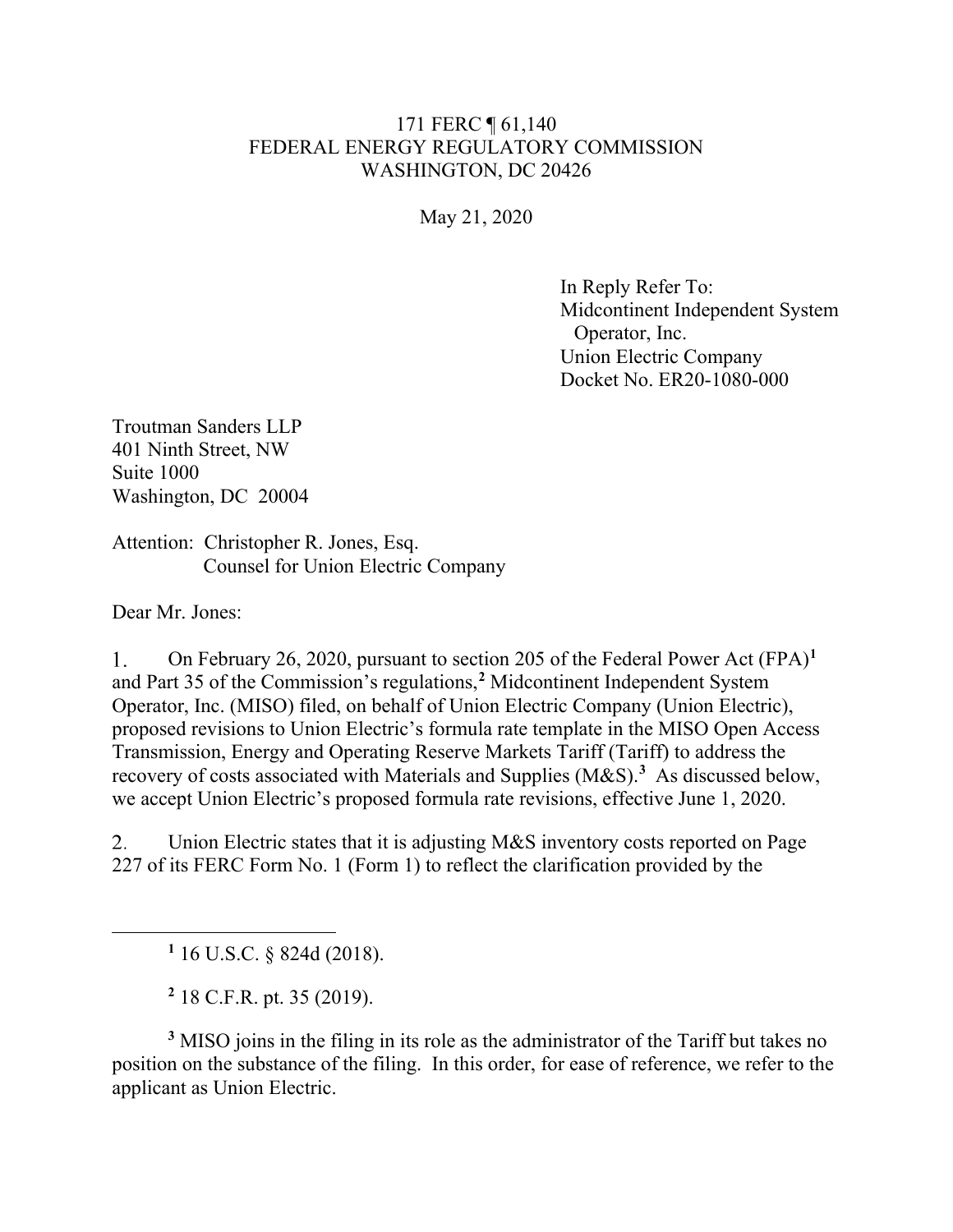Commission in *Duke Energy Progress, LLC***[4](#page-1-0)** regarding the proper reporting of M&S costs, beginning with the 2019 reporting year.**[5](#page-1-1)** Union Electric states that, consistent with the approach that Duke Energy Progress, LLC and other utilities have taken, it seeks to revise its formula rate to appropriately continue recovery of all transmission-related M&S inventory costs. First, Union Electric proposes adding in its formula rate a reference to the estimated M&S amount assigned to construction in its Form 1 that effectively includes in rate base the transmission portion of the estimated M&S assigned to construction. Second, Union Electric proposes to add language to a footnote of its formula rate stating that it will report the transmission portion of M&S assigned to construction in a footnote in its Form 1.**[6](#page-1-2)**

3. Union Electric explains that its proposed revisions will allow the transmission portion of M&S assigned to both construction and O&M to be reflected in the total amount of transmission-related M&S costs used to establish the M&S inventory balance in the transmission rate calculation. Union Electric states that its filing is "substantially identical" to other utilities' revisions to formula transmission rate templates addressing the same issue that have been previously accepted.**[7](#page-1-3)** Union Electric further states that the proposed changes to Attachment O-AMO are intended to correct potential underrecovery of the ATRR associated with the reporting change in its Form 1. Union Electric asserts that, accordingly, there is no rate impact associated with the proposed change to the formula rate, as Union Electric continues to seek full recovery of the ATRR associated with the average of the transmission-related M&S inventory balances that Union Electric had been recovering prior to the change in inputs of its Form 1.**[8](#page-1-4)**

<span id="page-1-0"></span>Union Electric requests that the proposed changes to the M&S inventory  $\overline{4}$ . component of its formula rate be made effective on June 1, 2020. Union Electric states

**<sup>4</sup>** 163 FERC ¶ 61,051 (2018).

**<sup>5</sup>** Transmittal at 1.

**<sup>6</sup>** *Id.* at 3-4.

<span id="page-1-3"></span><span id="page-1-2"></span><span id="page-1-1"></span>**<sup>7</sup>** *Id.* at 2 & nn.7-8 (citing *Duke Energy Carolinas LLC, Duke Energy Progress, LLC, and Duke Energy Florida, LLC*, Docket Nos. ER18-2367-000 and ER18-2368-000, (Oct. 19, 2018) (delegated order); *PJM Interconnection, L.L.C. and Va. Elec. and Power Co.*, Docket No. ER19-1569-000 (May 7, 2019) (delegated order); *PJM Interconnection, L.L.C. and Commonwealth Edison Co.*, Docket No. ER20-379-000 (Jan. 8, 2020) (delegated order)).

<span id="page-1-4"></span>**<sup>8</sup>** *Id.* at 3.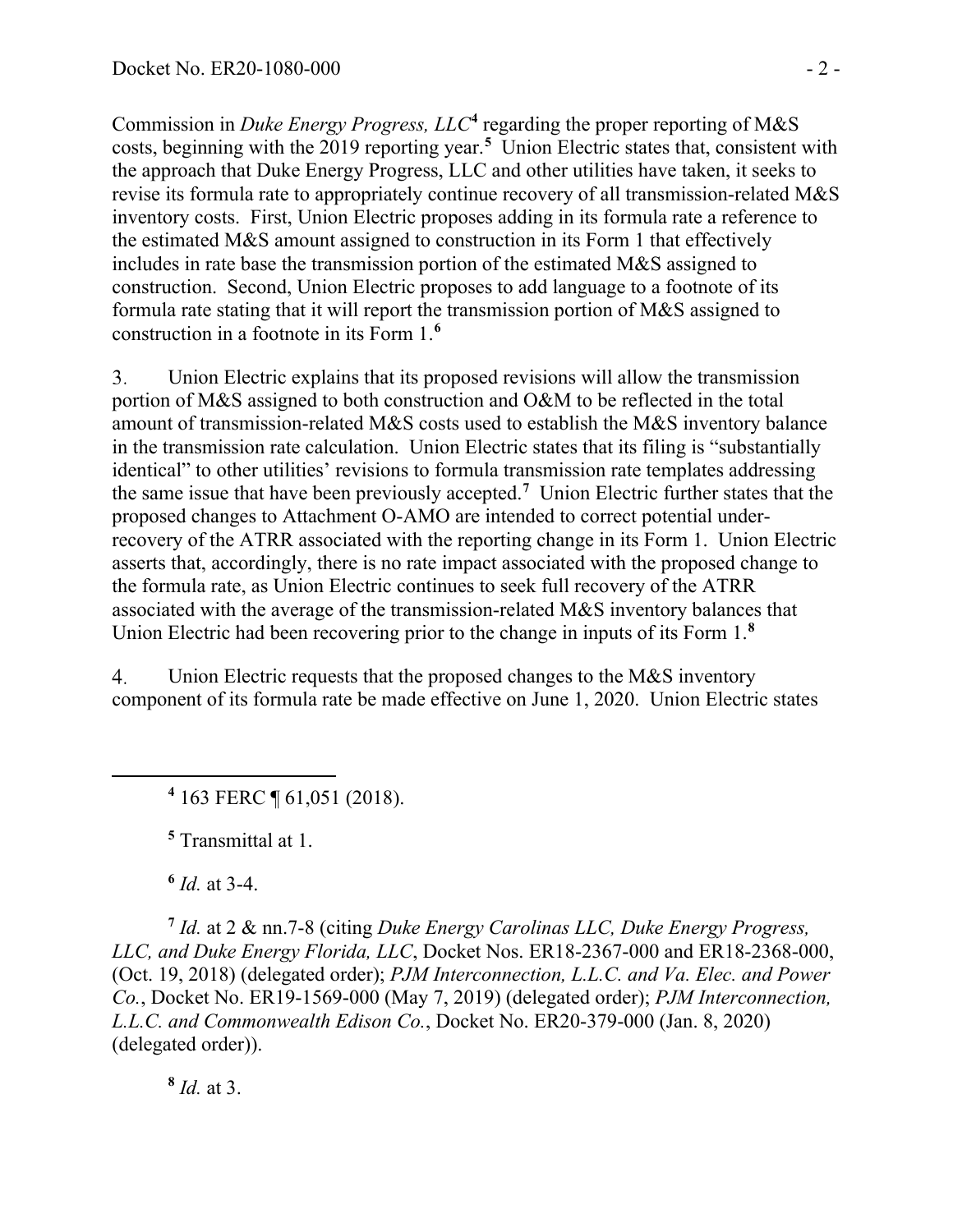that this effective date will ensure that the revisions will be reflected in the annual true-up such that the projected 2019 ATRR is trued-up based on actual 2019 Form 1 data.**[9](#page-2-0)**

Notice of Union Electric's filing was published in the *Federal Register*, 85 Fed.  $5<sub>1</sub>$ Reg. 12,780 (2020), with interventions and protests due on or before March 18, 2020. On February 26, 2020, the Missouri Public Service Commission (Missouri Commission) filed a notice of intervention. Pursuant to Rule 214 of the Commission's Rules of Practice and Procedure, 18 C.F.R. § 385.214 (2019), Missouri Commission's notice of intervention serves to make it a party to the proceeding.

6. We accept Union Electric's proposed formula rate revisions, effective June 1, 2020, as requested, as discussed below. We find that Union Electric's revisions are just and reasonable and consistent with Commission precedent that allows M&S assigned to construction to be included in rate base prior to being assigned to specific construction projects and transferred to accounts that are capitalized. **[10](#page-2-1)** We note that Union Electric is required to provide all detailed workpapers, documentation and calculations in its annual formula rate true-up and informational filings for any accounting change or change to formula rate inputs, pursuant to Union Electric's Formula Rate Protocols in Attachment O-AMO of the Tariff.**[11](#page-2-2)** This means that Union Electric is required to provide detailed information and workpapers in future true-up and informational filings to show how M&S assigned to construction is estimated and functionalized to transmission.

7. We note that Union Electric is only permitted to apply the formula rate revisions prospectively.**[12](#page-2-3)** Thus, when Union Electric calculates its true-up of estimated 2019

**<sup>9</sup>** *Id.* at 1, 4-5.

<span id="page-2-1"></span><span id="page-2-0"></span>**<sup>10</sup>** *See Cleveland Elec. Illuminating Co*., Opinion No. 242, 32 FERC ¶ 61,381, at 61,861 (1985); *Union Elec. Co*., Initial Decision, 8 FERC ¶ 63,026, at 65,243 (1979) ("Union Electric argues, and their argument is accepted, that the [M&S] are not earmarked to either maintenance or construction while in that status. They only become earmarked when removed; hence, there is no prohibition against including the full [M&S] inventory amount in the rate base."), *summarily aff'd in relevant part*, Opinion No. 94, 12 FERC ¶ 61,239 (1980).

<span id="page-2-2"></span>**<sup>11</sup>** *See* Tariff, Attachment O-AMO, Annual True-Up, Information Exchange, and Challenge Procedures at Section II (Annual True-Up and Projected Net Revenue Requirement), Section V (Changes to True-Up Adjustment or Projected Net Revenue Requirement), and Section VII (Calculation of True-Up Adjustment).

<span id="page-2-3"></span>**<sup>12</sup>** *Midcontinent Indep. Sys. Operator, Inc. and Ameren Illinois Co.*, 171 FERC ¶ 61,090, at P 22 (2020) (*Ameren Illinois*) (accepting similar formula rate revisions by